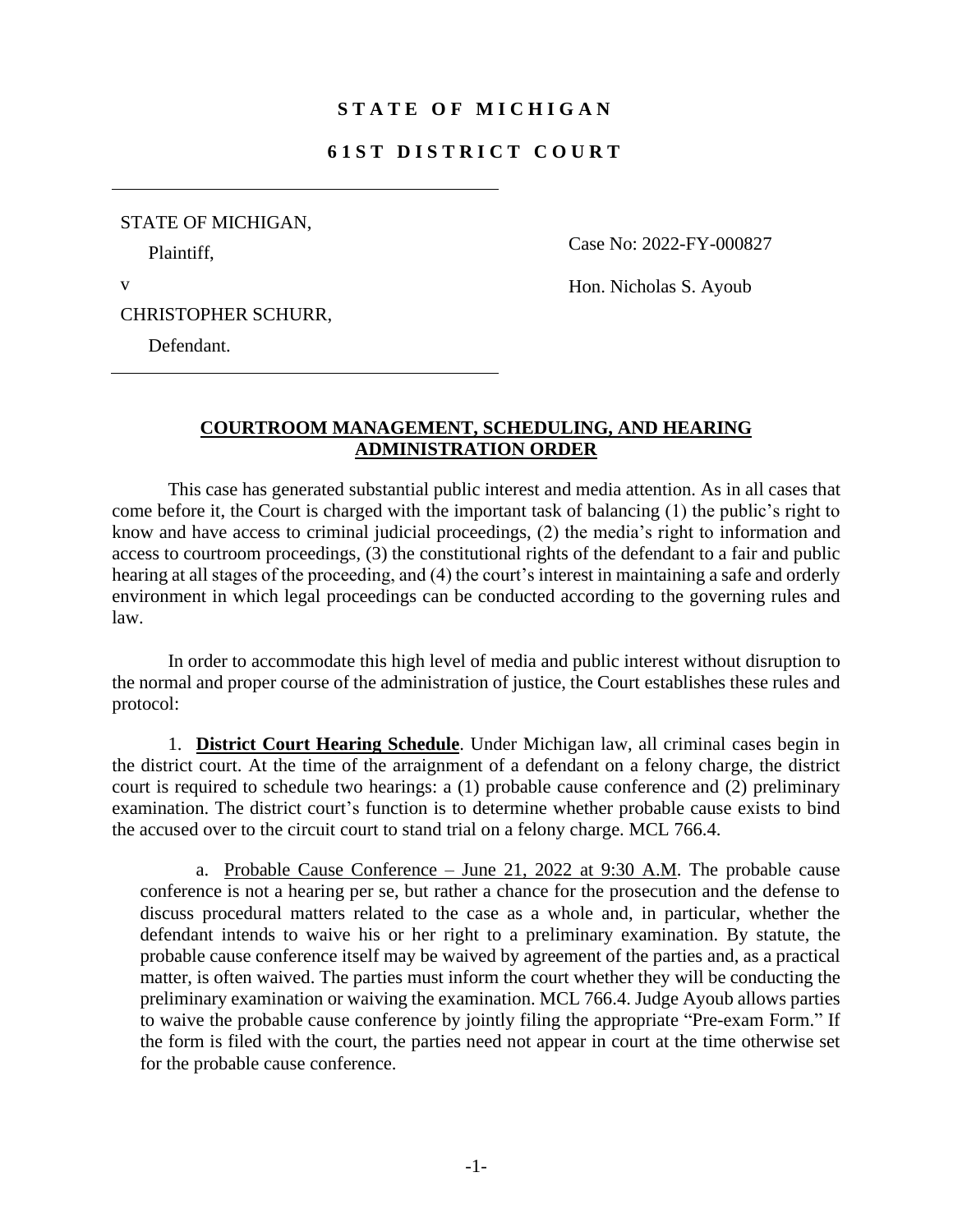b. Preliminary Examination – June 28, 2022 at 1:30 P.M. The Court is required to schedule the preliminary examination and inform defendant of the date at the time of the arraignment. The parties may agree to adjourn the preliminary examination to a later date and, upon a showing of good cause, the court may order that it be adjourned. MCL 766.7.

2. **Livestream of Hearings**. The Court will livestream the hearings in this matter via YouTube. The video and audio feed for that livestream will be taken from the permanently installed courtroom video and audio system. The link to the livestream can be found by using the [MiCourt Virtual Court Directory](https://micourt.courts.michigan.gov/virtualcourtroomdirectory/) and searching by Judge's Name. A direct link to the YouTube livestream can be found [here.](https://www.youtube.com/channel/UCuvdIb2OHmDtvmZNj_VHbFA)

3. **Access to the Physical Courtroom for Hearings**. All proceedings will be conducted in Courtroom 7D of the Hall of Justice at 180 Ottawa NW in Grand Rapids. The maximum capacity in the courtroom is 84 people total, including all court personnel. Capacity limits will be strictly enforced.

a. Reserved Seating. The first row of seats behind the prosecution table will be reserved for members of the victim's family. The first row of seats behind the defense table will be reserved for members of defendant's family.

b. Media Seating. Members of the media are encouraged to review the [Kent County](https://www.grcourt.org/wp-content/uploads/2019/01/Kent-County-CourthouseMedia-Protocol.pdf)  [Courthouse Media Access Protocol.](https://www.grcourt.org/wp-content/uploads/2019/01/Kent-County-CourthouseMedia-Protocol.pdf) Except where otherwise noted herein, the [Protocol](https://www.grcourt.org/wp-content/uploads/2019/01/Kent-County-CourthouseMedia-Protocol.pdf) will be enforced. Media must electronically submit notice on [SCAO Form MC27](https://www.courts.michigan.gov/siteassets/forms/scao-approved/mc27.pdf) as referenced in the [Protocol.](https://www.grcourt.org/wp-content/uploads/2019/01/Kent-County-CourthouseMedia-Protocol.pdf) Members of the media shall be permitted to be seated in the jury box as space otherwise permits. To the extent that space is available in the jury box for multiple video cameras, each media outlet may maintain its own equipment. If space is not available, media outlets will be requested to pool coverage. The court will use a first-in-time approach for determining which media outlet may maintain its camera in the courtroom. Media outlets may rely on the court's livestream for purposes of capturing courtroom video for broadcast.

c. Public Seating. The public may be seated anywhere behind the bar other than in the row directly behind counsel tables. Once all of the seats in the back two rows are filed, no additional members of the public will be admitted to the courtroom. No one will be permitted to stand at the back or along the side of the courtroom. Lawyers not involved in this case shall be treated as members of the public. Admission of the public to the courtroom will be on a first-come-first-served basis. Members of the public wishing to be admitted to the courtroom shall form a single-file line in the designated space outside of the courtroom.

d. Seating in Front of the Bar. No one other than the parties, the attorneys, and their assistants shall be permitted to sit in the chairs in front of the bar and behind counsel table without specific authorization by the court.